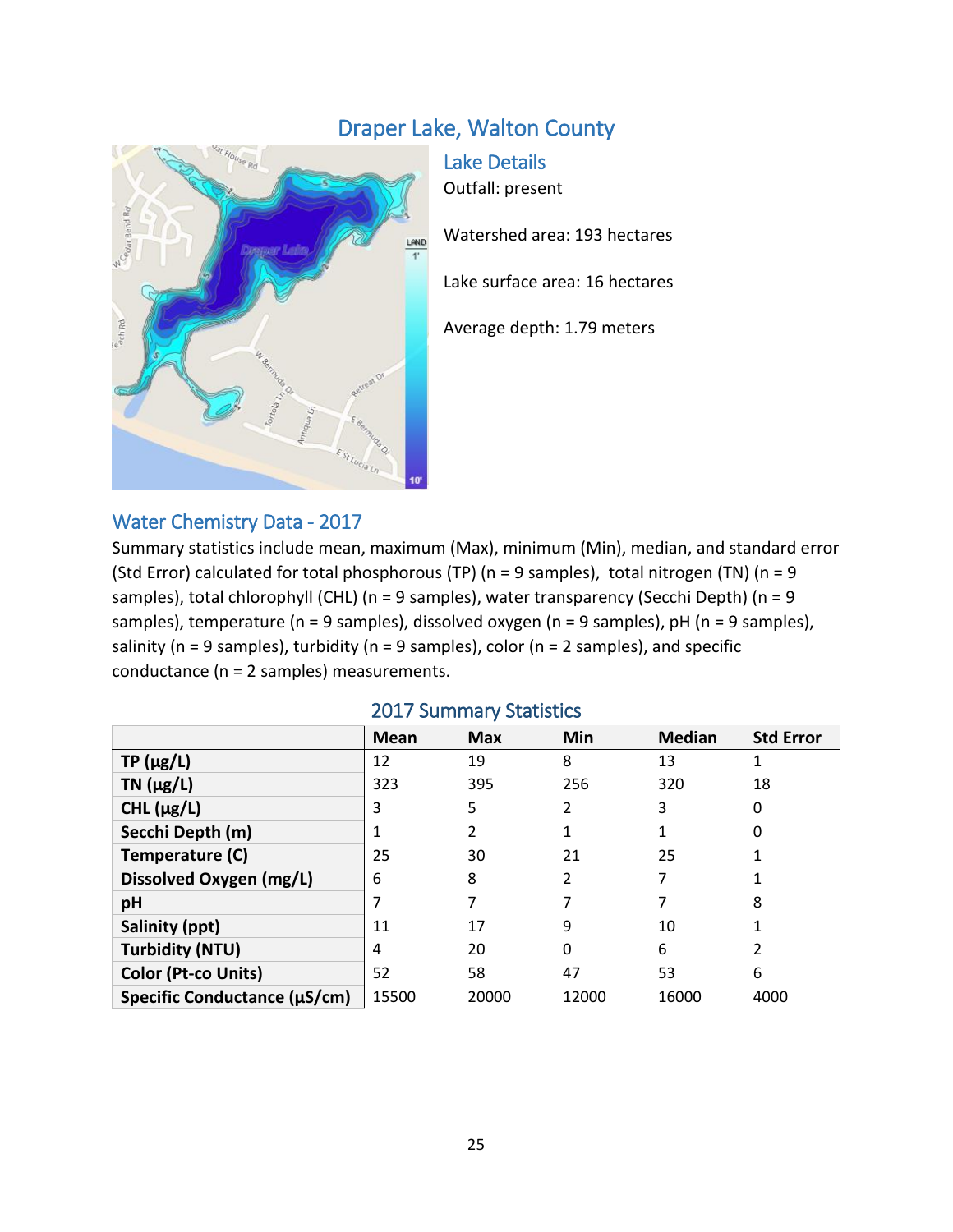## Water Chemistry Data - 1996 through 2017

Summary statistics include mean, maximum (Max), minimum (Min), median, and standard error (Std Error) summary statistics calculated on an annual basis using monthly data for total phosphorous (TP), total nitrogen (TN), chlorophyll-a corrected for phenophytin (CHL), water transparency (Secchi Depth), temperature, dissolved oxygen, pH, salinity, turbidity, color, and specific conductance. Summary statistics represent Long-Term analyses among annual means from 1996 through 2017.

\*between 1997 and 2003, nutrient data was not recorded for Draper lake.

| LUIS TUTTI JUITIITIUI I JUULISLIUS |             |            |      |               |                  |  |  |  |
|------------------------------------|-------------|------------|------|---------------|------------------|--|--|--|
|                                    | <b>Mean</b> | <b>Max</b> | Min  | <b>Median</b> | <b>Std Error</b> |  |  |  |
| $TP(\mu g/L)$                      | 12          | 22         |      | 12            |                  |  |  |  |
| TN $(\mu g/L)$                     | 323         | 496        | 224  | 320           | 20               |  |  |  |
| CHL $(\mu g/L)$                    | 4           | 10         | 1    | 3             |                  |  |  |  |
| Secchi Depth (m)                   |             | 2          |      |               | 0                |  |  |  |
| Temperature (C)                    | 23          | 26         | 20   | 23            | 0                |  |  |  |
| Dissolved Oxygen (mg/L)            |             |            | 5    |               | 0                |  |  |  |
| pH                                 |             |            | 8    |               | 8                |  |  |  |
| Salinity (ppt)                     | 6           | 17         |      | 10            |                  |  |  |  |
| <b>Turbidity (NTU)</b>             | 3           | 9          |      | 4             |                  |  |  |  |
| <b>Color (Pt-co Units)</b>         | 39          | 68         | 13   | 45            | 5                |  |  |  |
| Specific Conductance (µS/cm)       | 8050        | 23900      | 1720 | 11600         | 2190             |  |  |  |

## Long-Term Summary Statistics